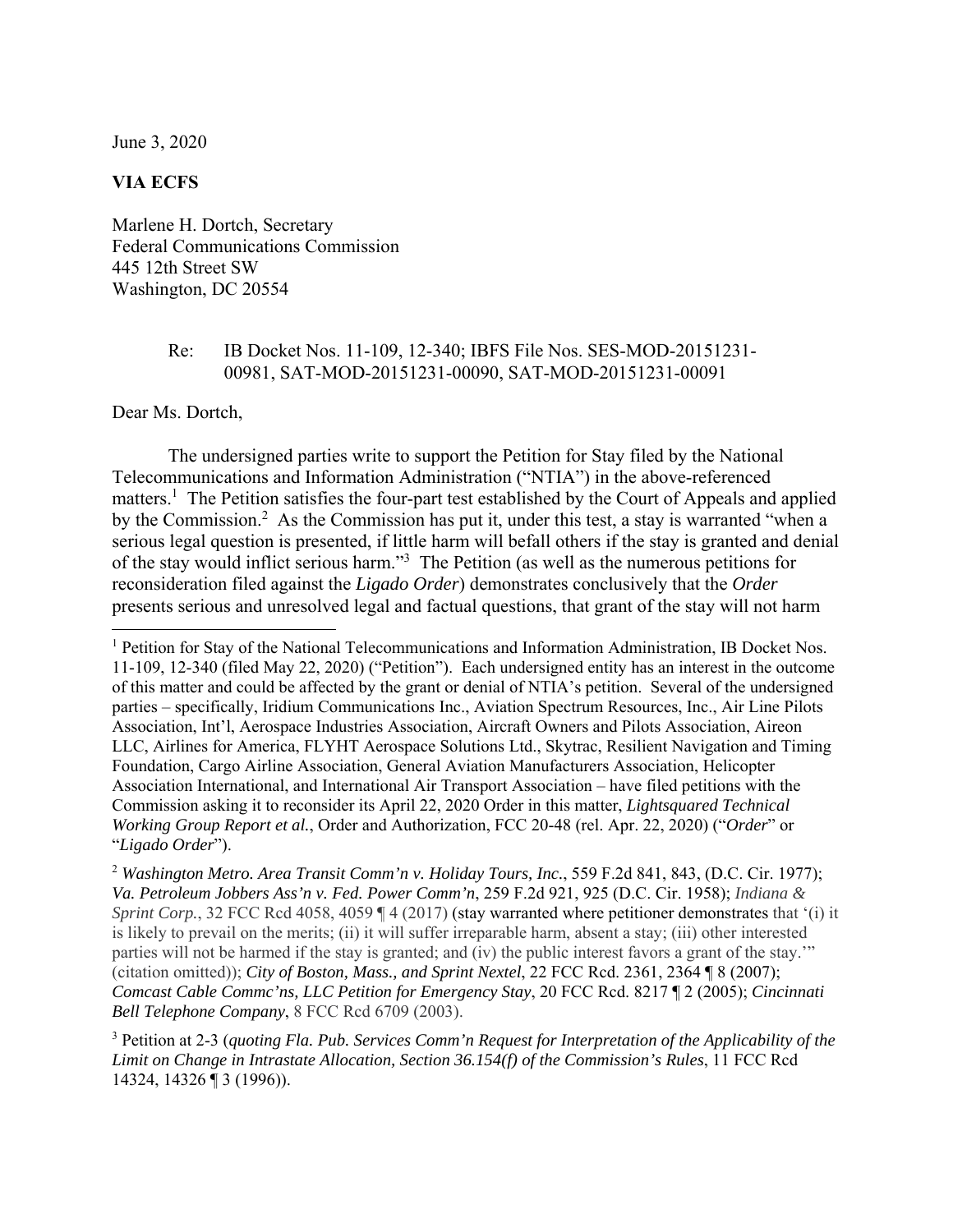others, and that a stay is necessary to prevent serious harm arising from harmful interference into mission-critical GPS devices and satellite communications. In short, the public interest strongly favors maintaining the *status quo* during the pendency of NTIA's petition for reconsideration, and the Commission should grant the Petition.

NTIA's arguments for stay are especially powerful given the unique federal interests implicated by the *Order*, as represented by NTIA. Some fourteen executive branch agencies opposed grant of Ligado's requests, including NTIA, the Department of Transportation (which is charged with ensuring civilian access to the benefits of GPS technology) and the Department of Defense ("DOD") (which is responsible for safeguarding GPS for military purposes, and for ensuring national security more broadly). DOD, in particular, stated that approval "would cause unacceptable operational impacts and adversely affect the military potential of GPS," and made clear that there were "no practical measures to meaningfully mitigate" those impacts.<sup>4</sup> DOD further cautioned that approval might set back efforts to "respond to rapidly evolving threats by decades."5 Historically, the FCC has worked collaboratively with NTIA and other federal stakeholders to reach reasonable and mutually satisfactory solutions to governmental concerns, including concerns significantly less alarming than those raised in this matter. Here, the Commission made little, if any, cognizable effort to accommodate federal concerns, and it surely did not "resolve" such concerns, as Section 343 of the Communications Act requires.<sup>6</sup> This omission in and of itself warrants grant of a stay to maintain the *status quo* while the Commission corrects this error.

As to the specific waiver standards, NTIA shows conclusively that there is a substantial likelihood that its petition for reconsideration will succeed on the merits. As NTIA demonstrates, the *Ligado Order* is premised upon an untested metric for determining harmful interference<sup>7</sup> and the resulting "conclusion that harmful interference to GPS devices is unlikely."<sup>8</sup> The Commission adopts this conclusion despite acknowledging the contrary fact that harmful interference to Federal, as well as non-Federal GPS devices used by aviation and many other industry sectors is likely 9 and despite the proven harmful interference to reliable, ubiquitous satellite communications services offered into the record by other providers.<sup>10</sup> The

 $6$  47 U.S.C. § 343.

7 Petition at 4-5.

<sup>8</sup> *Id.* at 4.

1

<sup>9</sup> *Id.* at 5.

<sup>&</sup>lt;sup>4</sup> Letter from Dana Deasy, DOD Chief Operation Officer, and Michal Griffin, Under Secretary of Defense for Research and Engineering, to Douglas W. Kinkoph, NTIA, at 1 (Mar. 12, 2020); Memorandum for IRAC Chairman, Department of the Air Force, at 1 (Feb. 14, 2020).

<sup>&</sup>lt;sup>5</sup> *Id.* at 5 (emphasis added).

<sup>&</sup>lt;sup>10</sup> See, e.g., Technical Analysis of Ligado Interference Impact on Iridium User Link, IB Docket Nos. 11-109, 12 -340 ("Iridium User Link Analysis"), *attached to* Letter from Bryan N. Tramont, Counsel to Iridium, to Marlene H. Dortch, Secretary, FCC, IB Docket Nos. 11-109, 12-340 (filed Sept. 1, 2016); Technical Analysis of Ligado Interference Impact on Iridium Aviation Services, IB Docket Nos. 11-109,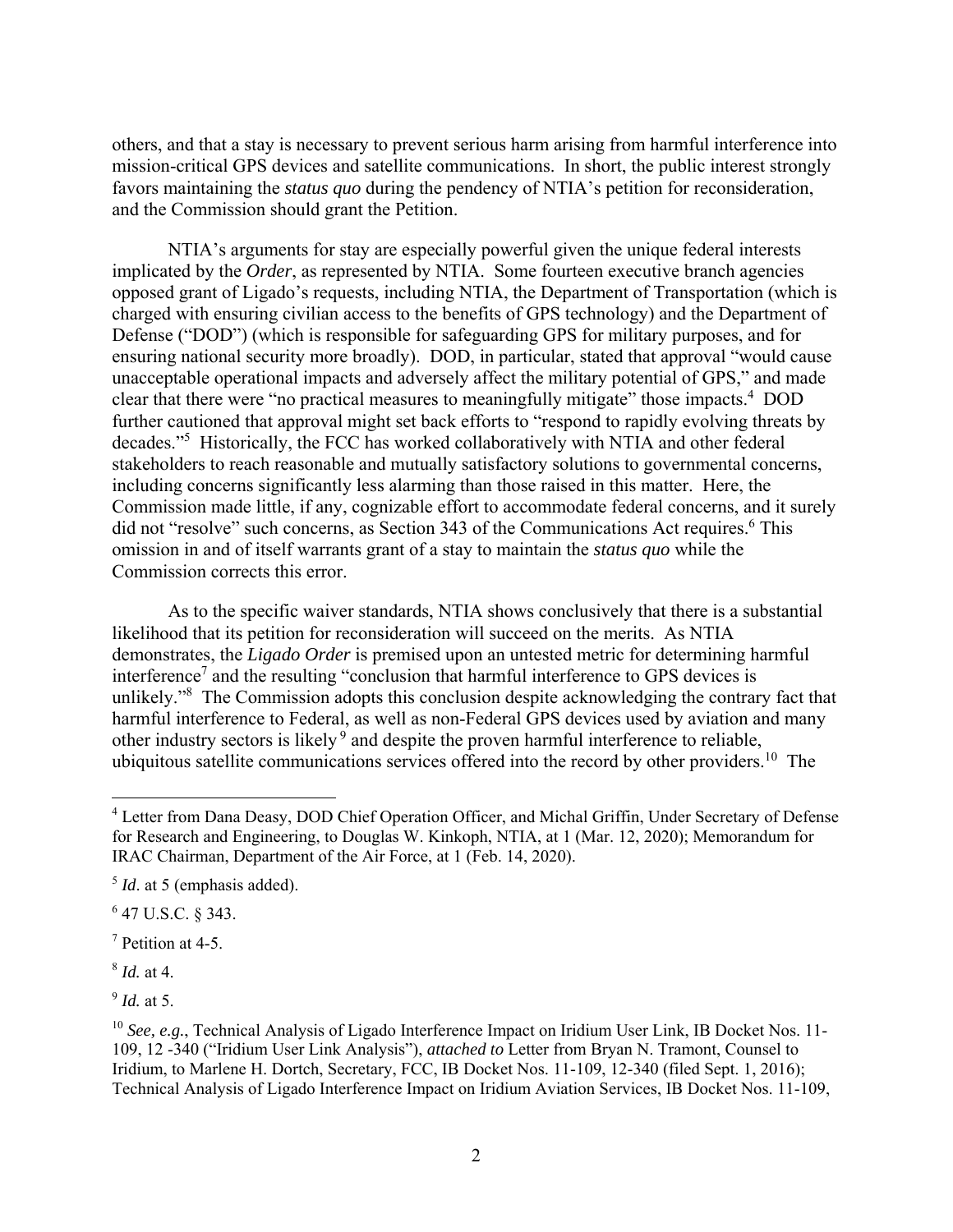cognitive dissonance displayed by these contradictory conclusions demonstrates that the *Ligado Order* cannot stand and that the Commission will have to resolve these matters on reconsideration.

Ligado's contrary claim that NTIA's arguments "boil down to nothing more than a disagreement" with the Commission's expert judgment is flatly incorrect.<sup>11</sup> NTIA demonstrates convincingly that the Commission *failed* to apply its expertise, instead adopting irreconcilable conclusions and entirely ignoring evidence contrary to its views. Staying the *Order* is thus warranted while the Commission undertakes the steps to test its interference theory and identify an interference standard appropriate to the actual manner in which Ligado would deploy and operate its network.

NTIA also demonstrates the likelihood that it will experience irreparable harm in the absence of a stay.12 As noted, the *Order* itself acknowledges the likelihood of harmful interference to GPS devices and other petitions for reconsideration further prove the additional likelihood of harmful interference to satellite communications. Moreover, NTIA points out that the *Ligado Order* "pays no heed to previously recognized concerns about overload interference, the resulting new interference environment from dense deployment of terrestrial base stations, or the impact on a number of GPS devices even with the adopted guard band and reduced power."<sup>13</sup>

Ligado contends that no harm is imminent because "Ligado's system will not become operational for a period as long as eighteen months."14 This promise can provide no comfort, however, because "a period as long as eighteen months" could mean a period of six days, six weeks, or six months. In other words, absent a prohibition against Ligado beginning operations before eighteen months from the date of the *Order*, the harm NTIA identifies is imminent. Ligado cannot credibly rely on the outer bound of its likely deployment schedule to avert a stay without a commitment not to deploy until eighteen months have indeed passed. If NTIA is

 $\overline{a}$ 

<sup>12-340,</sup> *attached to* Letter from Bryan N. Tramont, Counsel to Iridium, to Marlene H. Dortch, Secretary, FCC, IB Docket Nos. 11-109, 12-340 (filed Dec. 14, 2016); Letter from Bryan N. Tramont, Counsel to Iridium, to Marlene H. Dortch, Secretary, FCC, IB Docket Nos. 11-109, 12-340 (filed Oct. 2, 2019). Reply Comments of Aviation Spectrum Resources, Inc. on Ligado Modification Applications, IB Docket Nos. 11-109 and 12-340; IBFS File Nos. SES-MOD-20151231-00981 *et al.*, SAT-MOD-20151231- 00090, SAT-MOD-20151231-00091, *et al.*, at 16-18 (July 24, 2018) (explaining that Inmarsat acknowledges that Ligado's proposed services would interfere with Inmarsat SATCOM providing both ground connectivity and Air Traffic Control in certain categories of airspace and, presupposing that compatibility can be achieved between Inmarsat downlinks and Ligado base station transmissions, a full fleet retrofit for Inmarsat receivers on aircraft may be needed and require temporary separation zones around aircraft operating areas).

<sup>&</sup>lt;sup>11</sup> Ligado Networks LLC's Opposition to NTIA's Petition for Stay, IB Dkt. Nos. 11-109, 12-340 at 4 (filed May 29, 2020) ("Ligado Opposition").

<sup>&</sup>lt;sup>12</sup> Petition at 6-7.

<sup>13</sup> *Id.* at 7.

<sup>&</sup>lt;sup>14</sup> Ligado Opposition at 2.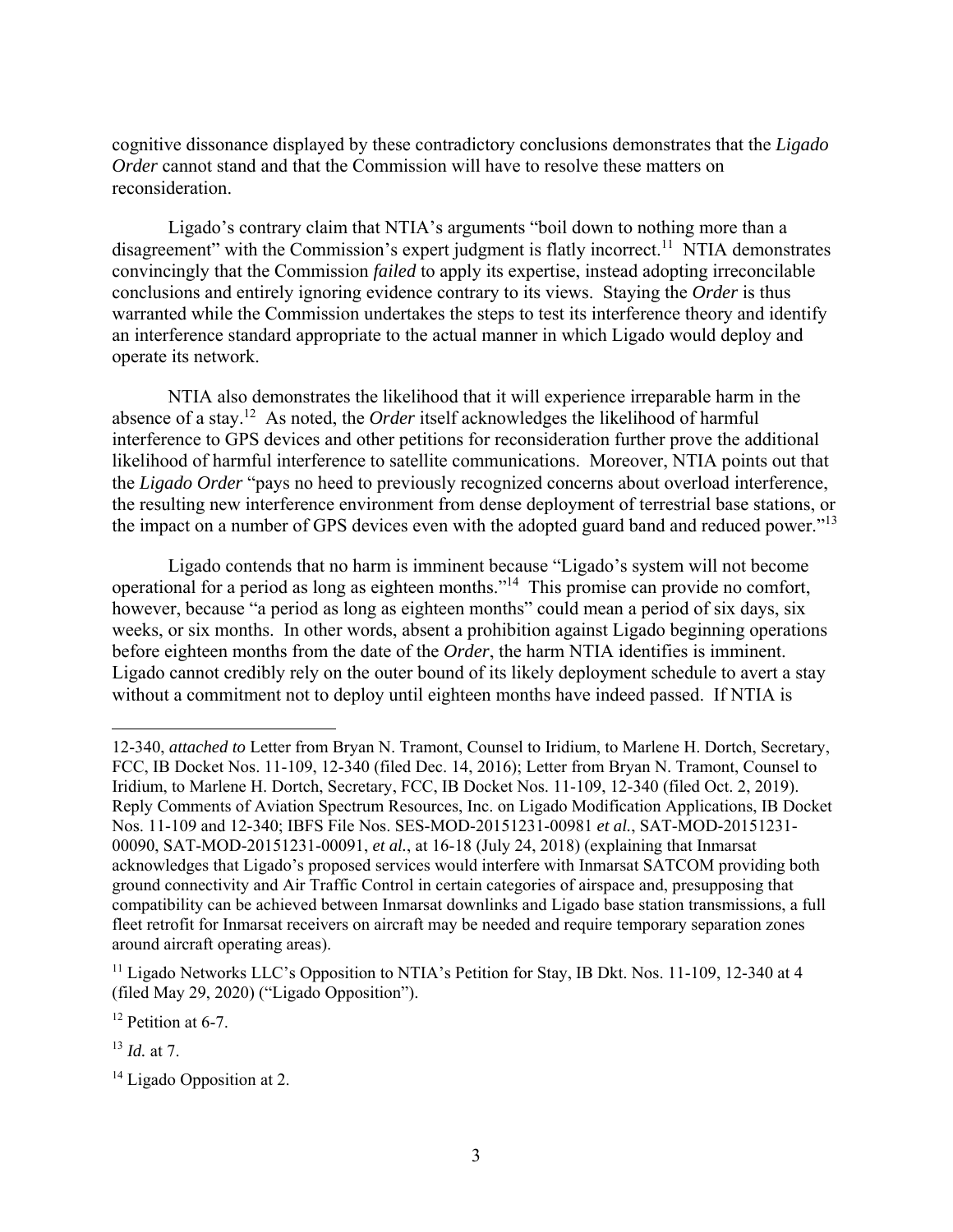expected to renew its request for a stay closer to the close of the eighteen-month period,<sup>15</sup> the Commission should require it to commit not to begin operations before that period lapses.

Nor will the conditions set forth in the *Order* be effective in protecting against such harmful interference. When one peeks behind their façades, these "conditions," like the homes in a Potemkin Village, lack any substance. They at most require Ligado to confer with parties that might experience harmful interference, without requiring Ligado to take any *action* in the event, presumably in its discretion, it refuses to admit to the problem. Indeed, the conditions are useless with respect to federal GPS users, the class of users ostensibly proffered the most protection by the conditions in the *Order*: Ligado's operations would affect too many federal GPS devices for repair or replacement to be feasible, and the conditions fail to account for the classified nature of the military GPS uses or the fact that many affected receivers are embedded into military hardware and weapons systems.16 Moreover, as the several petitions for reconsideration from the aviation sector also show, the conditions fail to provide sufficient protection to ensure safety of flight throughout critical aeronautical operations including near Ligado base stations, especially by medical emergency helicopters and other low-altitude flight operations.17 In short, "denial of a stay could result in serious harm to the national security and the public safety, [and] grant of a stay would be appropriate."<sup>18</sup>

Further, there can be no dispute that others will incur little if any harm should the Commission grant NTIA's stay request. A stay will simply maintain the *status quo*, which has been in place for over a decade. During that period, Ligado and its predecessors-in-interest have engaged in a campaign of misdirection and mystification, repeatedly changing their proposals and insisting that their hypothetical offering will surely advance whatever goal is deemed fashionable at any given time, while refusing to address head on the concerns that others, including many of the signatories to this letter, raised about the grave risks of harmful interference its proposals create. To the extent Ligado has endured any delay, it has been the author of its own misfortune, playing procedural games designed to maximize its chances of approval while minimizing any obligation to deploy service on a timely basis or to resolve serious interference matters.

Having time and again kicked the proverbial can down the road, Ligado has no basis on which to object to a stay at this point, particularly given the *Order*'s many errors and omissions. Ligado's only argument that it will be harmed by a stay actually proves the opposite. Ligado contends that a stay will deprive it of "certainty," leaving it "unable to make the investments

 $\overline{a}$ 

<sup>15</sup> *Id*. at 8 n.3.

<sup>16</sup> *See id.* at 6.

<sup>17</sup> *See, e.g.,* Petition of the Aerospace Industries Association, *et al.,* IB Docket No. 11-109 and 12-340, et al. at 8-11, 14-18 (May 22, 2020); Petition for Reconsideration of the Air Line Pilots Association, International, IB Docket No. 11-109 and 12-340, at 9-11, 13-15 (May 21, 2020).

<sup>18</sup> *Id.* at 5.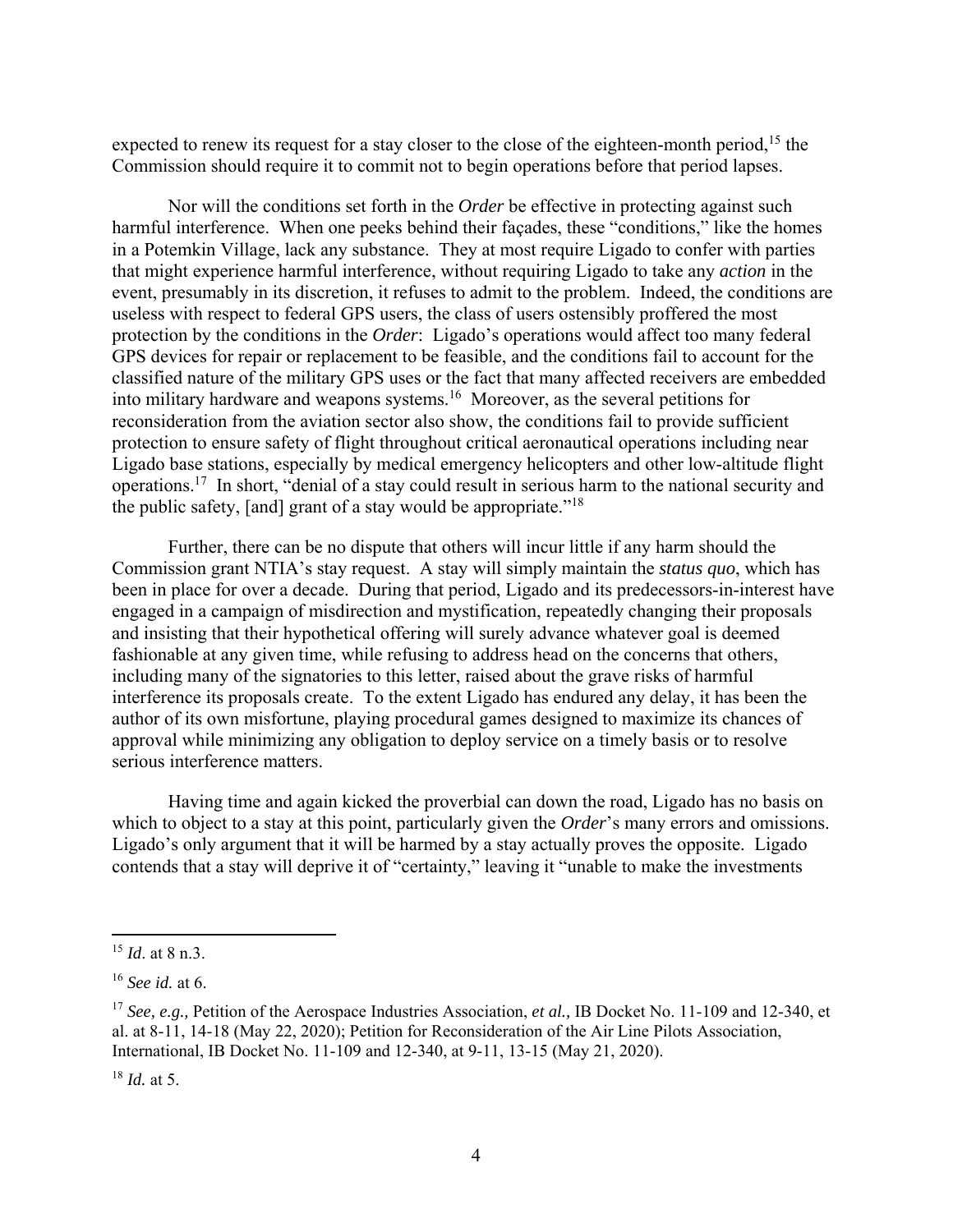necessary to develop its network or to enter into network partnership agreements."<sup>19</sup> Ligado neglects to mention that there are now multiple petitions on file asking the Commission to reconsider the *Order*, meaning that Ligado *already* faces substantial uncertainty. If, as Ligado itself says, such uncertainty precludes it from taking any action, then a stay will not have any material effect on its options – in other words, a stay will not harm Ligado at all. Thus, grant of a stay will "harmlessly" allow the Commission to establish a valid interference metric for Ligado's proposed service. $20$ 

In sum, Petition satisfies the four-part stay standard; it has demonstrated (1) the existence of serious legal flaws in the *Order* that will necessitate Commission reconsideration, (2) the likelihood of irreparable harm absent stay, and (3) the lack of significant harm that would result from a stay. Finally, the balance of public interests convincingly favors grant of stay here. Indeed, as the Commission recognizes, "[i]f there is a particularly overwhelming showing in at least one of the factors, the Commission may find that a stay is warranted notwithstanding the absence of another one of the factors."21 In this regard, the Commission's utter disregard for Executive Branch concerns regarding harmful interference to federal GPS devices standing alone is sufficient to warrant a stay, let alone the other serious issues with the *Order* and the potential for harm to public safety described herein.

The Commission should therefore grant NTIA's Petition for Stay for the reasons presented above.

Sincerely yours,

| ACR Electronics, Inc.                      | Alaska Airlines                                   |
|--------------------------------------------|---------------------------------------------------|
| Aerospace Industries Association (AIA)     | Alert Users Group                                 |
| Air Line Pilots Association, International | <b>American Airlines</b>                          |
| (ALPA)                                     | <b>American Association of Airport Executives</b> |
| <b>Aircraft Electronics Association</b>    | <b>American Association of Port Authorities</b>   |
| Aircraft Owners and Pilots Association     | (AAPA)                                            |
| (AOPA)                                     | <b>American Bus Association</b>                   |
| Aireon LLC                                 | American Geophysical Union (AGU)                  |
| Airlines for America (A4A)                 | American Meteorological Society (AMS)             |

 $\overline{a}$ 

<sup>&</sup>lt;sup>19</sup> Ligado Opposition at 8.

<sup>20</sup> Petition at 5.

<sup>21</sup> *Telecomms. Relay Servs. and Speech-to-Speech Servs. for Individuals with Hearing and Speech Disabilities*, 23 FCC Rcd. 1705, 1706-07 ¶ 4 (2008);